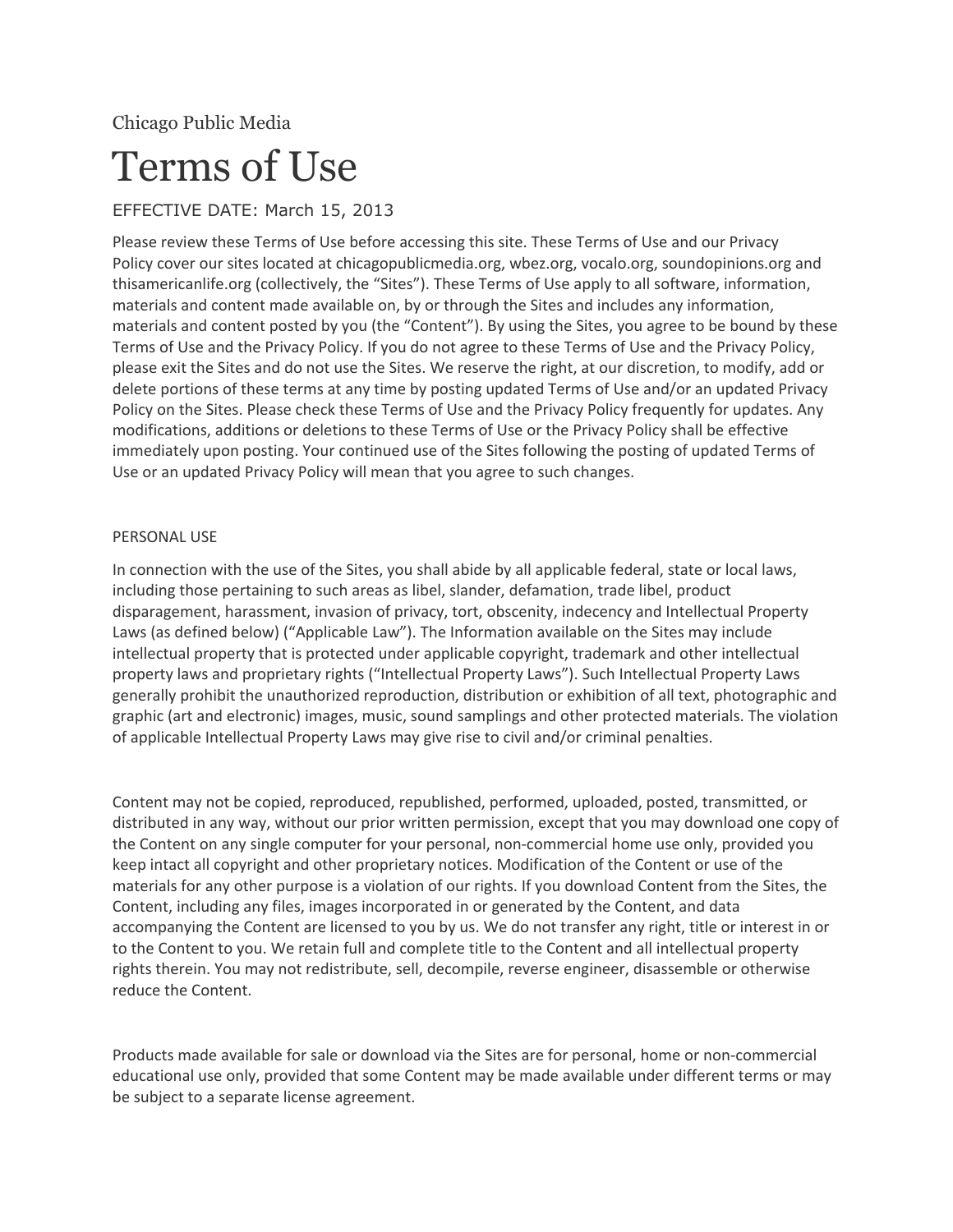#### OBLIGATION TO COMPLY WITH APPLICABLE LAW

These Sites are public forums. You shall not post, publish, transmit, reproduce, distribute any computer virus, trojan horse, timebomb, worm or other malicious code through the Sites or in any way use or exploit any Content for commercial purposes or otherwise use the Content in a manner that: (a) violates any Intellectual Property Laws; (b) interferes with any other person's use of the Sites; (c) interferes with the privacy of any other user; (d) contains false or misleading statements of fact or descriptions of the origin of the material or the communication; (e) is abusive, illegal, defamatory, libelous, indecent, obscene, offensive, profane, inflammatory, pornographic or threatening in any way; (f) advertises any service or product; or (g) encourages conduct that would be considered a criminal offense, give rise to civil liability or otherwise violate any Applicable Law. We will fully cooperate with any law enforcement authority or court order requesting or directing us to disclose the identity of anyone posting the information or materials set forth above.

# PUBLIC DISCLOSURE OF ONLINE COMMUNICATIONS

When posting Content to the Sites, do not post personal information as all Content is made publicly available. Accordingly, you acknowledge and understand that: (a) we do not guarantee the security of any Content you disclose online; (b) any such disclosure is made at your own risk; (c) you have no expectation of privacy with regard to any such Content; and (d) all such Content is meant for public disclosure.

By submitting Content to the Sites, you expressly grant to us and our affiliates and assignees the right to reproduce, adapt, perform, display and distribute any such Content in any form worldwide, in perpetuity without providing credit or payment to you.

# RESPONSIBILITY FOR CONTENT

You are responsible for the Content you put on the Sites. You may only submit Content for which you have the rights or specific permission to distribute electronically. We do not endorse any Content and such Content does not reflect our opinions and views. While we may, from time to time, monitor or review Content, including any discussions, chats, postings, transmissions, bulletin boards and the like on the Sites, we are under no obligation to do so and we assume no responsibility or liability arising from the Content submitted by you. We reserve the right to review any Content that is or becomes available on the Sites as well as we reserve the right to refuse to post or to remove any Content that is, in our sole and absolute discretion, unacceptable, undesirable or in violation of these rules. However, we shall have no obligation to exercise such reservation of rights.

# DISCLAIMER OF WARRANTIES.

THE SITES ARE PROVIDED ON AN "AS IS" BASIS WITHOUT WARRANTIES OF ANY KIND, EITHER EXPRESS OR IMPLIED, INCLUDING WITHOUT LIMITATION WARRANTIES OF TITLE, NON-INFRINGEMENT, OR IMPLIED WARRANTIES OF MERCHANTABILITY OR FITNESS FOR A PARTICULAR PURPOSE. WE DO NOT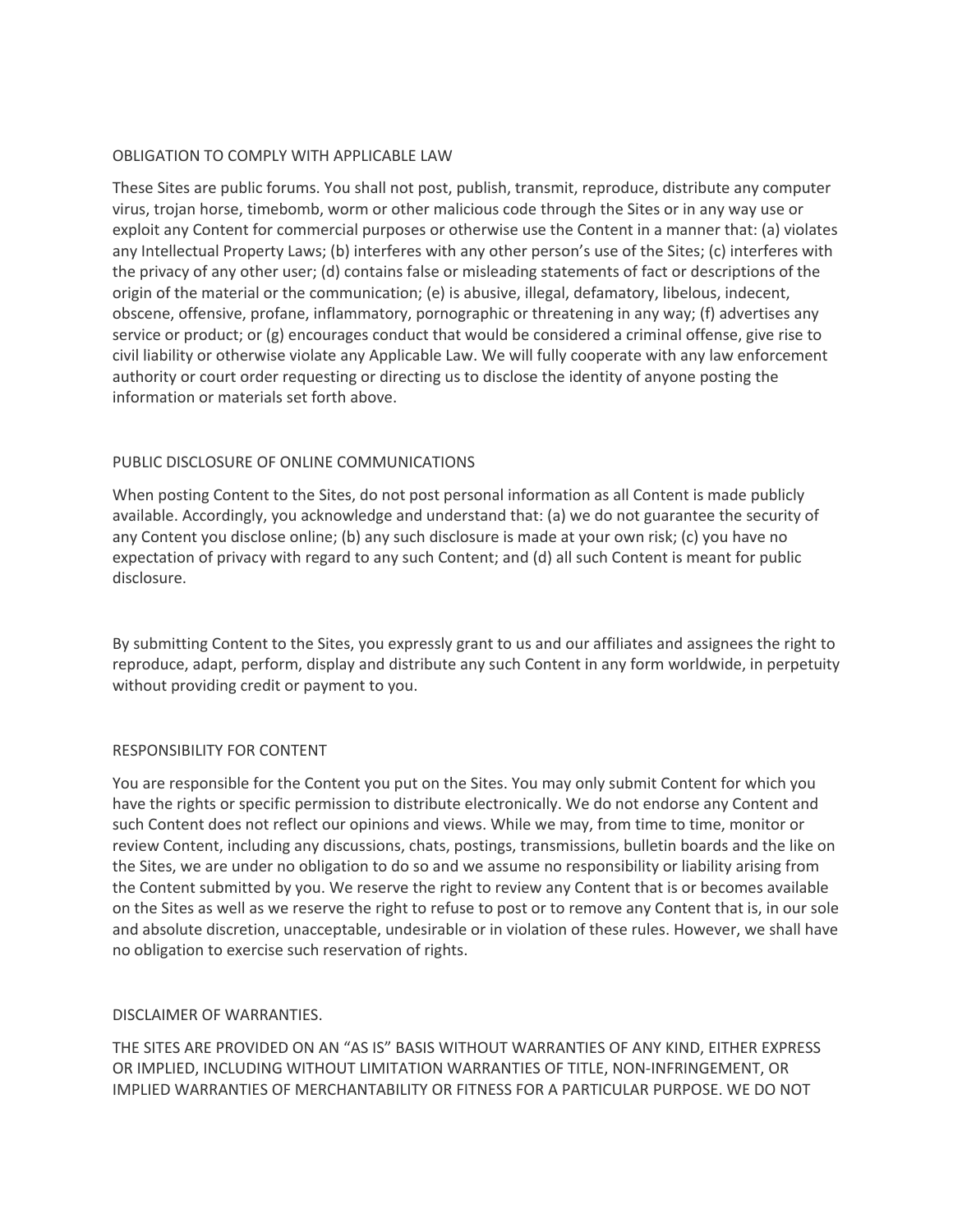WARRANT THAT ANY CONTENT IS COMPLETE OR ACCURATE, THAT THE SITES WILL BE UNINTERRUPTED OR ERROR FREE OR THAT ANY INFORMATION IS FREE OF MALICIOUS CODE.

# LIMITATION OF DAMAGES.

UNDER NO CIRCUMSTANCES, INCLUDING NEGLIGENCE, SHALL WE BE LIABLE FOR ANY DIRECT, INDIRECT, INCIDENTAL, SPECIAL, PUNITIVE OR CONSEQUENTIAL DAMAGES THAT MAY RESULT FROM THE USE OR INABILITY TO USE THE SITES, INCLUDING WITHOUT LIMITATION USE OF OR RELIANCE ON INFORMATION AVAILABLE ON THE SITES, INTERRUPTIONS, ERRORS, DEFECTS, MISTAKES, OMISSIONS, DELETIONS OF FILES, DELAYS IN OPERATION OR TRANSMISSION, NON-DELIVERY OF INFORMATION, DISCLOSURE OF COMMUNICATIONS, OR ANY OTHER FAILURE OF PERFORMANCE.

IN THE EVENT OF ANY PROBLEM WITH THE SITES OR ANY CONTENT THEREIN, YOU AGREE THAT YOUR SOLE REMEDY IS TO CEASE USING THE SITES.

#### RELEASE AND INDEMNITY

YOU HEREBY RELEASE AND WAIVE ANY AND ALL CLAIMS AND/OR LIABILITY AGAINST US AND OUR AFFILIATES AND OURS AND THEIR RELATED PARTIES ARISING FROM OR IN CONNECTION WITH YOUR USE OF THE SITES. YOU ALSO AGREE TO DEFEND, INDEMNIFY AND HOLD SUCH PARTIES HARMLESS FROM AND AGAINST, ANY AND ALL CLAIMS OR LIABILITY, INCLUDING COSTS AND ATTORNEYS FEES, ARISING FROM OR IN CONNECTION WITH YOUR USE OF THE SITES OR FAILURE TO ABIDE BY APPLICABLE LAW.

#### LINKS TO THIRD PARTY WEBSITES

The Sites may link to websites of third parties or may be linked to from such third party websites. We are not responsible for the content of any such third party websites. Your viewing any other website is at your own risk.

#### LINKING TO THE SITES

You may link to individual pages within the Sites, but you must do so in a way that presents the page in its entirety. You may not cause the Sites or a webpage contained therein to appear within the frame of another website nor may you link to individual page elements such as a graphic or image, without our prior written consent. You may not link directly to an audio file or audio stream from the Sites, but rather, you must link to the Site page from which the file is accessed.

Links to the Sites may be presented in text format only. You may not use our marks, logos, photos or other images in association with links without our express written permission. Such links to the Sites are at your own risk. We reserve the right to change the structure and page filenames, which may result in broken links from external sites.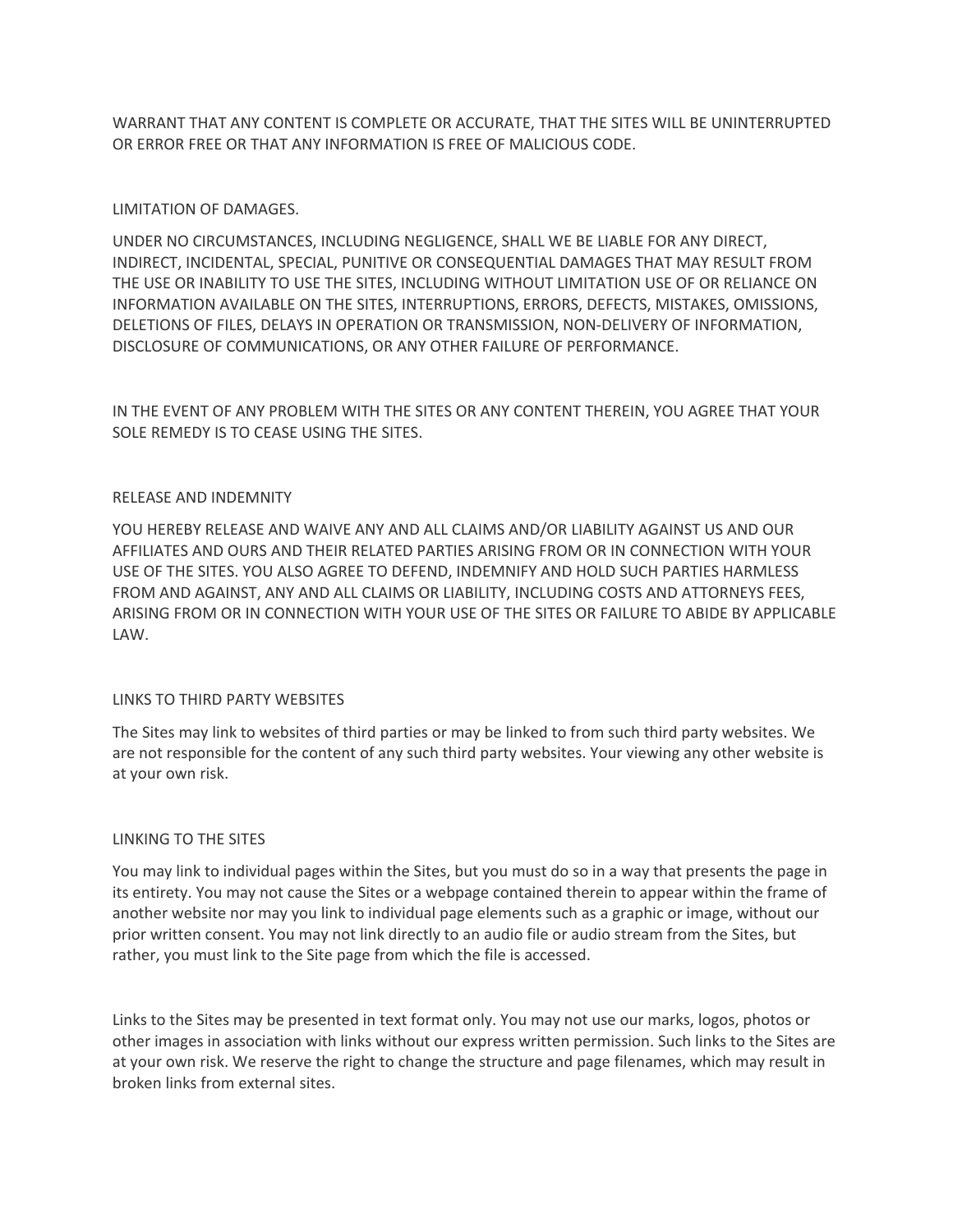# PERMISSION TO REPUBLISH

Any requests for permission to republish Content from the Sites in any form should be submitted using our online request form.

# DMCA Notice of Copyright Infringement

We respect the intellectual property of others and we ask those submitting Content to the Sites to do the same. If you believe that your copyrighted work has been copied and is accessible on this site in a way that constitutes copyright infringement, you may notify us by providing our copyright agent with the following information:

- The electronic or physical signature of the owner of the copyright or the person authorized to act on the owner's behalf.
- A description of the copyrighted work that you claim has been infringed and a description of the infringing activity.
- Identification of the location where the original or an authorized copy of the copyrighted work exists, for example the URL of the website where it is posted or the name of the book in which it has been published.
- Identification of the URL or other specific location the Content that you claim is infringing is located; you must include enough information to allow us to locate the Content.
- Your name, address, telephone number, fax number, and e-mail address.
- A statement by you that you have a good faith belief that the disputed use is not authorized by the copyright owner, its agent, or the law.
- A statement by you, made under penalty or perjury, that the above information in your Notice is accurate and that you are the copyright owner or are authorized to act on the copyright owner's behalf.

Our agent for notice of claims of copyright infringement on this site can be reached as follows:

By mail: Chicago Public Media, Inc., 848 East Grand Ave., Chicago, IL 60611, attn.: DMCA Agent

By e-mail: dmca@chicagopublicmedia.org , with the subject line "DMCA"

# NOTICE

By using the Sites, you agree to receive electronic communications from us. You agree that any notice, agreement, disclosure or other communication that we electronically send to you satisfies any legal communication requirements, including that such communications be in writing.